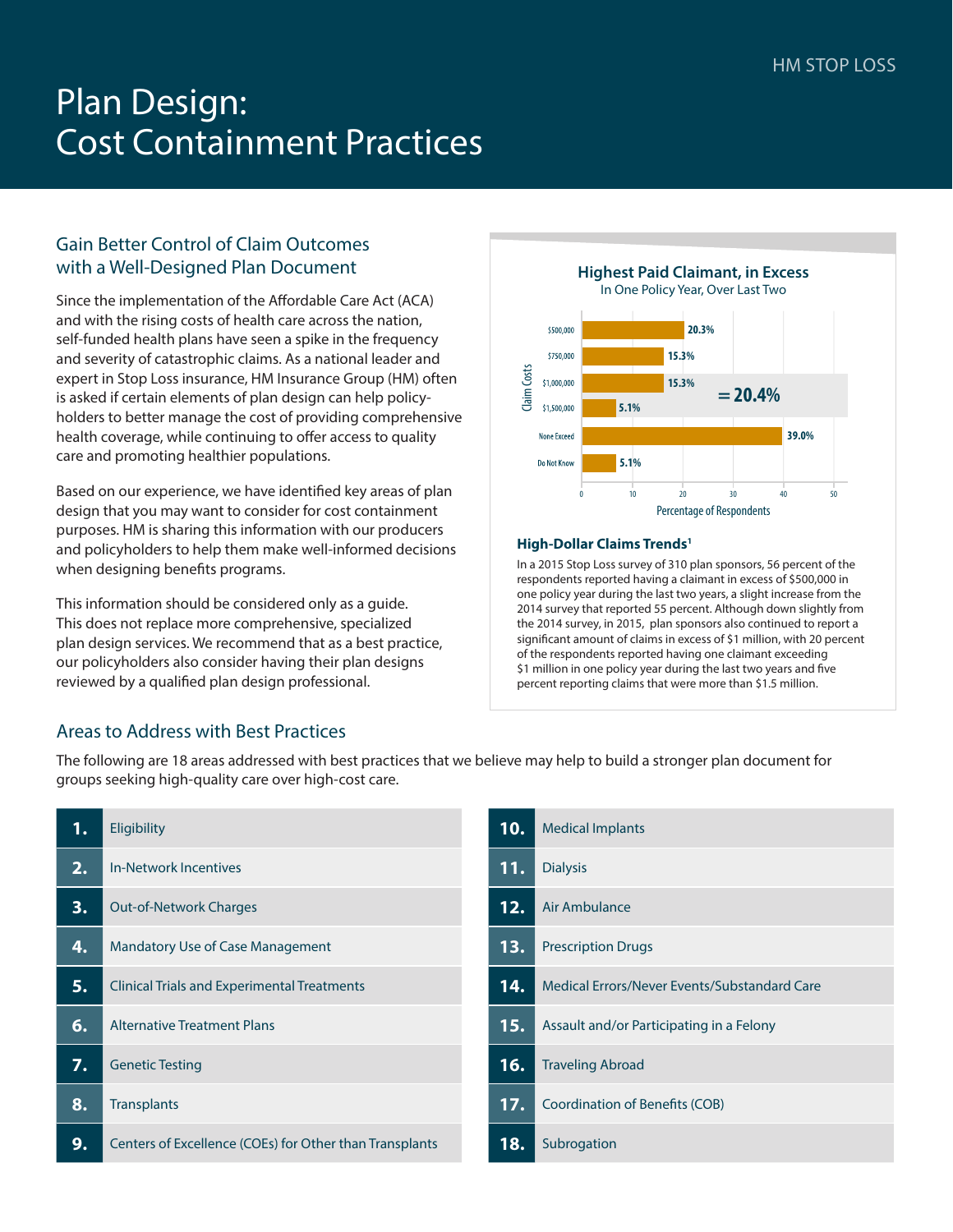# 1. Eligibility

Having a well-defined eligibility section in a plan document prevents a plan from being liable for claims when the eligibility of a member is unclear and saves the plan from drawn-out processes in making benefit determinations when eligibility is uncertain. To help to reduce some common questions regarding eligibility, the plan sponsor may want to consider the following areas of the plan's eligibility section:

- Employee Specify hours worked requirement and waiting periods for full-time, part-time and seasonal employees and for non-resident employees, including any continuation of coverage and termination provisions as noted below.
- Retirees 65 and Older Specifying that Medicare is the primary provider of coverage in the plan document can help to clarify the order of responsibility and can make the plan secondary. The plan sponsor also may want to encourage retirees to enroll in Medicare Part A and B.
- Retirees Not Eligible for Medicare Clearly specify what conditions apply to retirees who are not eligible for Medicare.
- Dependents Clearly define who is considered a dependent, including dependents of retirees and whether children of dependents are covered under the plan.
- Covered Individuals Other than Employees Specify when coverage begins and ends, including whether the individual must fulfill a minimum number of hours worked or a waiting period before coverage is effective for eligibility classes such as:
	- Elected Officials
	- Board Members/Outside Directors
	- Contractors
- Continuation of Coverage and Termination Provisions Clearly specify when a member is and is not eligible for coverage, defining the dates when coverage begins and ends, and indicating who is responsible for paying health premiums for the following circumstances:
	- Actively at Work
	- Leave of Absence (LOA)
	- Consolidated Omnibus Budget Reconciliation Act (COBRA) Participation
	- Family Medical Leave Act (FMLA)
	- Short Term Disability (STD) and Long Term Disability (LTD)
- Late Entrant Provisions Clearly define when and under what circumstances a late entrant will be admitted into the plan to provide nondiscriminatory practices and help reduce exposure to the plan from individuals who elected not to participate prior to a health concern. To protect against anti-selection, a plan may want to specify that late entrants, other than those with a life event such as marriage, divorce, birth, etc., are not eligible for coverage until the next open enrollment period.

#### 2. In-Network Incentives

A well-designed plan may provide an incentive for members to choose an in-network option when the network is effective.

- In- and Out-of-Network Differential To help incent members to choose high-quality providers with good cost points, the plan sponsor may want to consider how much of a differential in co-insurance and deductibles would be needed to encourage in-network selections and design each tier of the plan accordingly.
- Accessibility To help provide access to high-quality care, the plan sponsor also may want to consider whether the network includes providers in the majority of specialties in geographic locations convenient to the majority of its members.

# 3. Out-of-Network Charges

Regardless of incentives, there are situations where members will seek out-of-network care unknowingly, by choice or in an emergency situation. Defining how out-of-network reimbursements will be determined in the plan document can help reduce a plan's exposure to excessive charges. The plan may want to consider specifying that it will only reimburse out-of-network charges up to the maximum allowable charge, whereby the allowable charge is the lesser of:

- The provider's billed charges,
- Reasonable and customary charges, or
- A certain percentage (e.g., 175%) of the Medicare allowable reimbursement or other price reference, such as the Centers for Medicare and Medicaid Services (CMS) cost-to-charge ratio or other industry benchmark; or
- An amount negotiated by the claim administrator or a third-party vendor that has been agreed to by the non-participating provider.

Defining how reasonable and customary is determined in the plan document establishes a basis for the reimbursement. The plan may want to specify that it will reimburse an amount equivalent to a certain percentile (e.g., 80th) of payments made for the same or similar treatment, service or supply provided in the same geographic area by providers of like services. The reimbursements may be based on a commercially available database or other such reference, with consideration to the complexity of the individual's required treatment.

Applying the practices fairly and consistently across the plan will help substantiate the reasonableness further. The language also may specify that the plan has authority to determine what's considered reasonable and customary.

It is important that out-of-network language in the plan document clearly defines what the plan will pay so members also are aware that they may have additional financial responsibilities, some of which may not count toward maximum out-of-pocket expenses as defined by the plan and as limited by the ACA.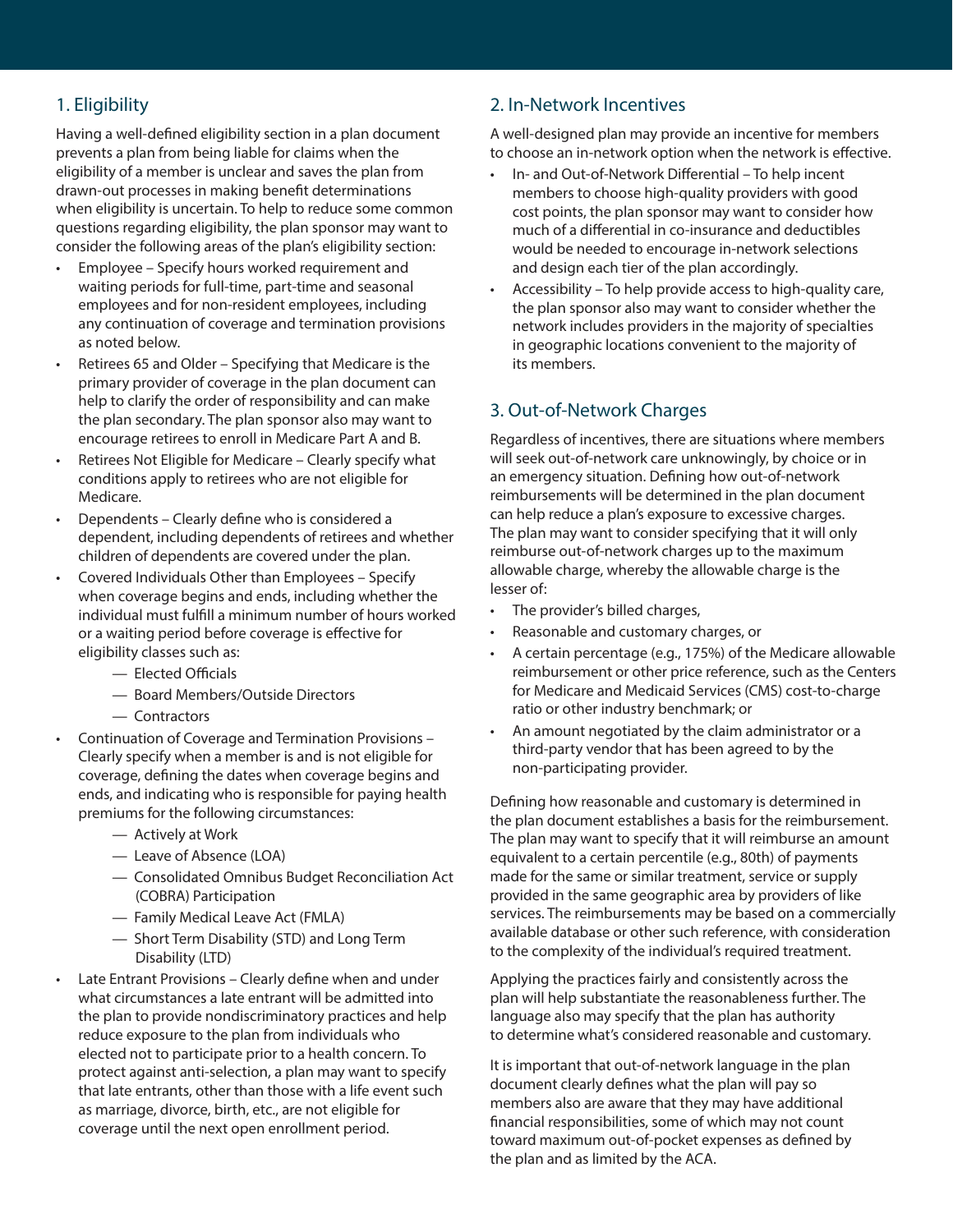#### 4. Mandatory Use of Case Management

When case management services are not required, the member may forego participation in these valuable services that may reduce the overall cost of care by helping to ensure an appropriate course of treatment. To increase participation, the plan sponsor may want to include a financial incentive, such as lower co-insurance, in the plan document when case management is used.

## 5. Clinical Trials and Experimental Treatments

The use of clinical trials and experimental treatments can raise many questions, particularly when considering whether or not a plan will pay for medical services for a person involved in a clinical trial. State and federal guidelines for ethical standards and regulations help protect individuals and govern clinical trials and experimental treatments, but the plan sponsor may want to limit coverage and/or require preauthorization when services are not mandated.

If the plan does not specifically exclude those that the plan sponsor does not want to cover, the presumption is that they are covered. Specifying in the plan document under what circumstances and to what degree the plan covers such services can help avoid costly treatments when there is no evidence as to the efficacy. It also establishes unbiased rules and sets expectations before the plan is faced with making point-in-time decisions that also can set precedence for future situations. Another way to limit exposure is to include a general exclusion that states that charges for services not specified are excluded.

## 6. Alternative Treatment Plans

Plans often limit the use of home treatments, skilled nursing and rehab facilities. While these limits may help to avoid overuse in some instances, the plan sponsor may want to consider including an alternate treatment option in the plan for when these types of facilities can be used instead of more expensive inpatient options.

- Medically Appropriate and Cost-Effective Options To help avoid improper use, the plan sponsor may want to include certain requirements in the plan document that help demonstrate that the alternate treatment option selected is both cost-effective and medically appropriate.
- Non-Covered Services The plan sponsor also may want to ensure that the plan language is specific so it does not permit otherwise "non-covered" services.

## 7. Genetic Testing

Similar to clinical trials and experimental treatments, specifying in the plan whether genetic testing is covered and under what circumstances may help protect the plan from paying for costly services that may provide little value to the member. This is especially true when there is a potential for an entire test package to be ordered when only one test is

deemed necessary. Unnecessary testing may be avoided if the plan requires medical reasons for tests (based on established guidelines, including peer-reviewed medical compendia) and further specifies that the only tests covered are those expected to determine a covered course of treatment or the prevention thereof.

# 8. Transplants

The use of Centers of Excellence (COE) for transplants can help to provide quality care and lower the overall cost of a transplant. Better outcomes can mean fewer complications post-surgery. To help encourage the use of COEs and the added benefit of having a case manager helping to direct care, the plan sponsor may want to consider putting the following requirements into the plan document for transplant-related services:

- Prior Authorization When a request for authorization is received, it provides an opportunity to help direct care, negotiate prices and ensure accepted protocols are met.
- Participation in Case Management When participation in case management is not enforced, members may choose to decline these valuable services that are focused on positively impacting claim costs and the overall quality of care.
- Use of an Approved COE Facility When members are not incented to choose an approved facility, they may elect to use a facility that may not be as appropriate for care.
- A Second Opinion The transplant may be found to be unnecessary by another professional, and another treatment option may be more effective.

The plan sponsor also may want to consider achieving compliance with these requirements through the use of a financial incentive, such as waiving certain costs or applying a penalty like a higher co-insurance amount.

## 9. Centers of Excellence (COEs) for Other than Transplants

Providing coverage for services through COEs rendered outside of a person's local geographic region along with travel benefits can be beneficial to the patient and the plan. Cancer treatment centers with contracted rates may provide the best overall outcome. The plan also may want to provide certain services, such as bariatric surgical services, only when certain facilities are used or require that knee, hip and/or back surgery is done at certain facilities where rates have been pre-negotiated.

Defining in the plan document what is covered and what is not, including how follow-up treatment will be handled, is essential. Requiring prior authorization to approved facilities or through approved vendors also may help ensure successful outcomes. To help encourage patients to use less convenient locations when it is beneficial for their treatment as well as cost-efficient, the plan may want to consider waiving deductibles or other out-of-pocket expenses in those scenarios.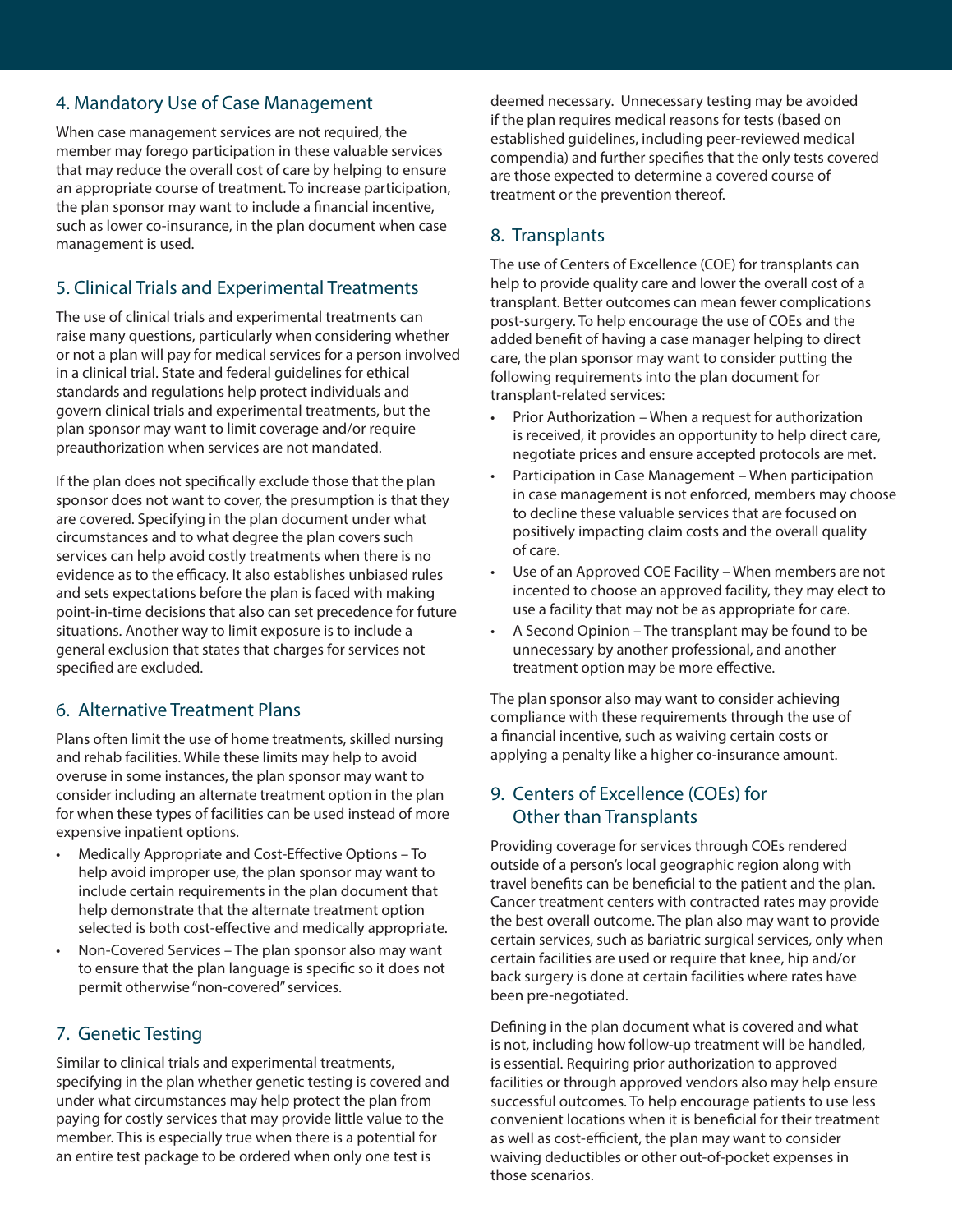## 10. Medical Implants

The mark-up by distributors and facilities for medical hardware, such as cardiac, spinal and orthopedic implant devices, can increase the cost of claims. To help to control costs, the plan sponsor may want to consider specifying the following in the plan document:

- The Right to a Retrospective Review The right to review the cost of medical implants and the right to re-price them based on a defined mark-up; and
- That an Invoice Is Required An invoice from the supplier or a line item bill from the facility is required; or that
- Cost Reference Pricing Will Be Used A cost reference, such as Medicare plus a pre-determined percent or other industry benchmark, will be used to limit payment for medical implants.

# 11. Dialysis

Dialysis services can be very costly, especially when they are provided for an extended period of time by a facility with high rates. To help manage the quality of care and costs, the plan sponsor may want to consider including the following in the plan document for dialysis services:

- Prior-Authorization Requirement Prior authorization provides the opportunity for cost containment actions, such as negotiating costs prior to services being rendered or directing care to a preferred facility.
- Required Use of an Approved Treatment Facility High-quality, lower-cost treatment facilities can greatly reduce the cost of care when dialysis is required.
- Coordination with Medicare If the member is diagnosed with End-Stage Renal Disease (ESRD) and is eligible for Medicare Part A and enrolls in Medicare Part B, the member can get the full benefits available under Medicare to cover certain dialysis services.
- Dialysis Specific Reimbursement Language To avoid excessive charges, a plan sponsor may want to consider putting non-discriminatory, specific reimbursement language into the plan document for dialysis services so that the cost is limited to an industry standard or reference price.

The plan sponsor also may want to increase the likelihood of compliance with the above requirements in the plan document through the use of a financial penalty, such as higher co-insurance, if they are not met.

# 12. Air Ambulance

Transportation by an air ambulance is costly and may be used more for convenience than medical necessity if the plan does not specify under which circumstances the service will be covered. Appropriate plan language can stipulate that air ambulance services will be covered only when it is used to transport a patient with an urgent medical need or when another mode of transportation would cause or is likely to

cause the patient harm, and then air transport is approved only to the nearest in-network (if applicable) facility with the appropriate specialty, unless approved otherwise in advance. The plan also may further specify that pre-approval is required for non-urgent air flight. Setting these parameters can prevent the plan from paying for such services unnecessarily and can provide the plan a better level of control.

# 13. Prescription Drugs

- Step Pharmacy Approach To help control the use of high-cost, brand name prescription drugs, the plan sponsor may want to include provisions in the plan that require use of a less expensive generic alternative when available.
- Compound Drugs and Off-Label Drug Use Requiring prior authorization for compound drugs or off-label drug usage exceeding a certain dollar amount can provide the opportunity for case management interventions when more expensive solutions are being employed and equally effective lower cost options are available. Some compound and off-label drug use will fall within clinical trials or experimental treatment guidelines; however, drug compounders and/or manufacturers may promote other uses.
- Specialty Pharmacy Drugs The usage and costs of specialty pharmacy drugs continue to grow. To help control the use and administration of these costly treatments, the plan sponsor may want to consider one or more of the following options:
	- Require Prior Authorization Prior authorization for drugs exceeding a certain dollar amount can provide the opportunity for the plan to direct the member to a specialty pharmacy vendor that has competitive pricing.
	- Using a Specialty Pharmacy Vendor Carving out the pharmacy benefit from the plan and using the right specialty pharmacy vendor with a focus on cost management may provide valuable services and help to control costs. If the pharmacy benefit is carved out, the plan sponsor may want to consider how the data on medical expenses is combined with pharmaceutical costs. Having a more complete understanding of the cost of a member's care on an ongoing basis may help to identify potentially large claims early enough in the course of treatment to be able to use successful cost containment services.
	- Making Specialty Pharmaceuticals a Major Medical Expense – When these drugs are covered under the major medical plan instead of the prescription drug plan, the plan may see the cumulative cost of a member's care earlier in a plan year to be able to use cost containment services.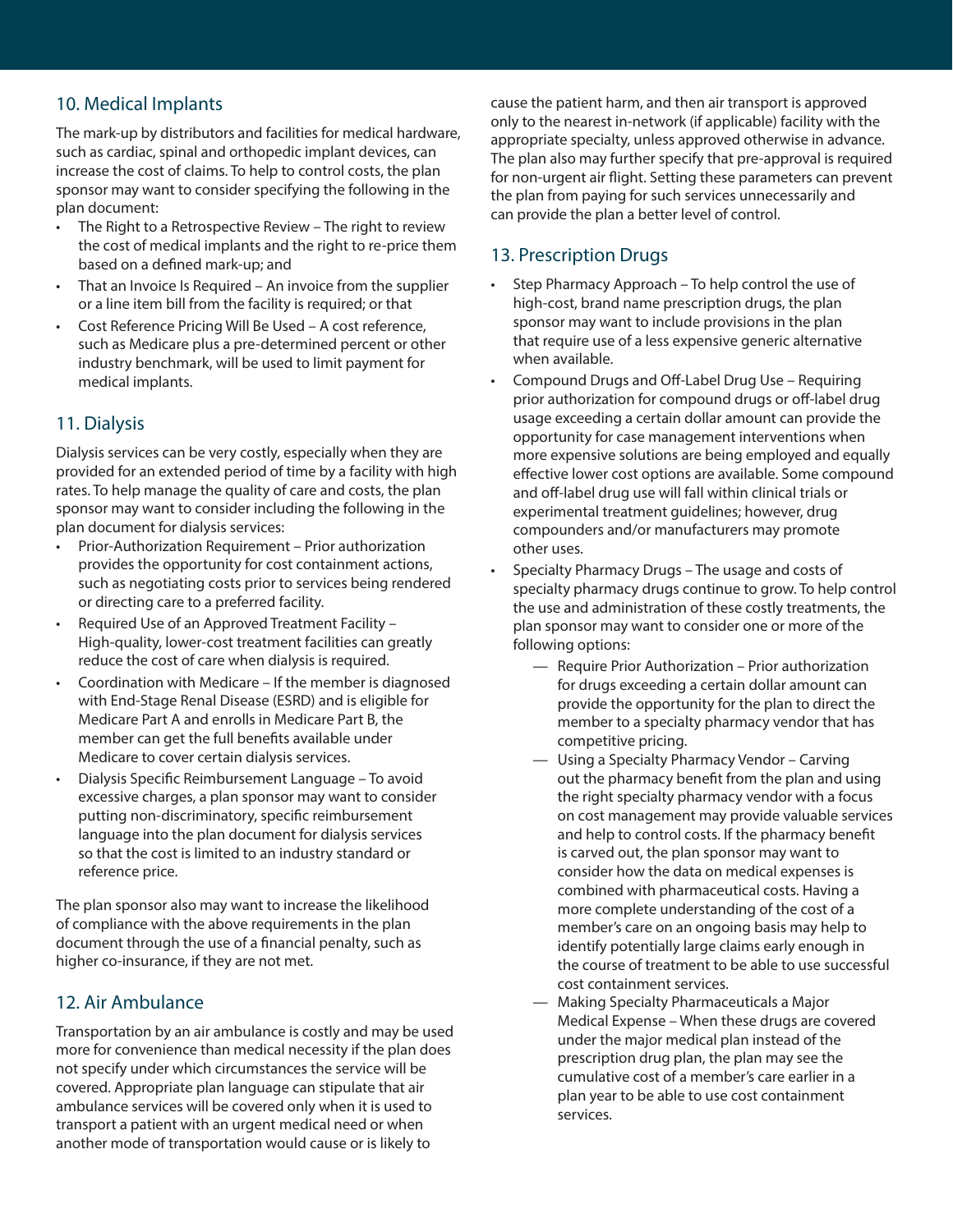# 14. Medical Errors/Never Events/ Substandard Care

While there are really no guarantees for medical services, and a multitude of factors can affect successful outcomes, there may be circumstances where the plan should not be financially responsible for an individual's care, such as when the service is to correct substandard provider care or for an event that never should have happened, such as surgery on the wrong body part.

To help protect a plan from the liability related to substandard or erroneous care, the plan document may add a limitation or exclusion that specifies provider reimbursements will not be made or will be reduced when services are medically necessary due to a serious illness or injury acquired in a hospital or other patient care setting that for the most part should have been prevented.

The National Quality Forum (NQF) defines such events as Serious Reportable Events (SREs) commonly known as "never events." Some states have adopted the NQF SREs, while others have either modified or created their own or have not enacted reporting systems. These guidelines can help define what is considered substandard care. And while substantiating a denial may be difficult, having the language in the plan document provides a basis for disputing charges.

# 15. Assault and/or Participating in a Felony

Plan sponsors looking to limit coverage for members involved in unlawful acts may want to avoid specifying that coverage is excluded when the individual is convicted of an assault or felony. While the intention may be to exclude coverage for care when the member is acting in an unlawful manner, including a requisite that the individual needs to be convicted opens the plan up to paying for services that otherwise may be excluded.

The plan may instead exclude coverage for individuals who incur any costs as a result of the individual committing or attempting to commit a crime. Many offenses do not end with a conviction due to plea bargaining or other legal agreements, so using conviction as a requisite leaves the plan open to paying for the care. And, if the individual is convicted, it may take several years, leaving the plan liable for an extended period of time and open to recovery.

## 16. Traveling Abroad

The plan sponsor may want to consider specifying in the plan that when traveling abroad, the member will be covered only in emergency situations for a defined period of time. This may help the plan avoid high-dollar claims where the plan has little control.

# 17. Coordination of Benefits (COB)

Specifying the COB right of recovery clearly in a plan document can provide the plan an advantage in recovering claims costs where another party is responsible. The plan sponsor may want to consider including the following provisions in the plan document:

- Right of Recovery Specify that the right of recovery is on a COB basis instead of subrogation to allow the plan to recover claim costs in certain states where subrogation is not allowed.
- Order of Benefit Specify that other plans that do not have coordination provisions will pay first.
- Order of Recovery Define the order of recovery as: the last to pay is the first to recover.

## 18. Subrogation

Many plans have subrogation clauses that provide the plan sponsor the right to subrogate when a third party is liable for a loss suffered by a plan participant and the participant has recovered the loss from a third party. Difficulty may arise when a plan participant does not pursue recovery from the other party and the plan does not have the right to pursue that party. To help ensure the plan sponsor's rights, the subrogation clause in the plan document could include the right to take action.